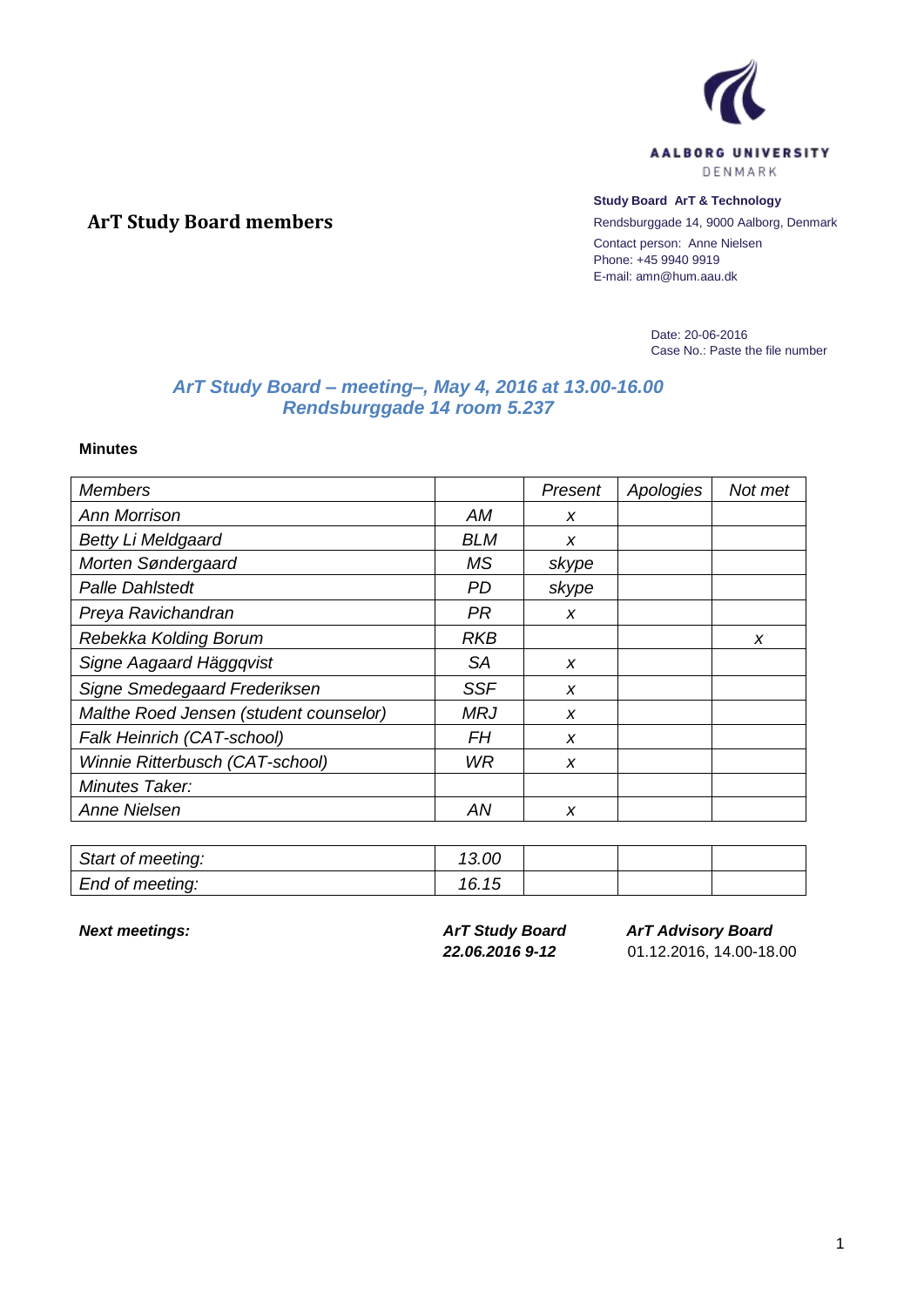

| Item. | Subject:                                                                                                                                              |
|-------|-------------------------------------------------------------------------------------------------------------------------------------------------------|
| 1.    | Approval of Agenda 04.05.2016                                                                                                                         |
|       | BLM: rebuilding the space for ArT-area.                                                                                                               |
|       | FH: Restructuring the CAT School - moved to item 3b                                                                                                   |
|       | Hereby approved.                                                                                                                                      |
|       | News from Relate - is no longer an issue and therefore erased from the Agenda.                                                                        |
| 2.    | Approval of Minutes 06.04.2016 (Attached)                                                                                                             |
|       | Item 3 News from students:                                                                                                                            |
|       | Both AM and SAH were in contact with Hans Jørgen Andersen.                                                                                            |
|       | Hereby approved.                                                                                                                                      |
| 3.    | News:                                                                                                                                                 |
|       | <b>Head of Study (PD)</b>                                                                                                                             |
|       | Is catching up on all issues!                                                                                                                         |
|       | Joint semester meeting for ArT students - A good experience for both students and supervisors.                                                        |
|       | Exhibition this spring will be:                                                                                                                       |
|       | 19.05.16 - Thursday from 17-22 - opening speech at 19/PD.<br>$\bullet$<br>20.05.16 - Friday from 17-21<br>$\bullet$                                   |
|       | Walk through - Friday from 10 am. It is recommended that each supervisor try to make a walk through<br>to their groups for commenting the exhibition. |
|       | <b>Students (SAH/RBK)</b>                                                                                                                             |
|       | The semester budget for $6th$ semester will be put into the ArT-BA-party.                                                                             |
|       | <b>Students Supervisors (MRJ/RBK)</b>                                                                                                                 |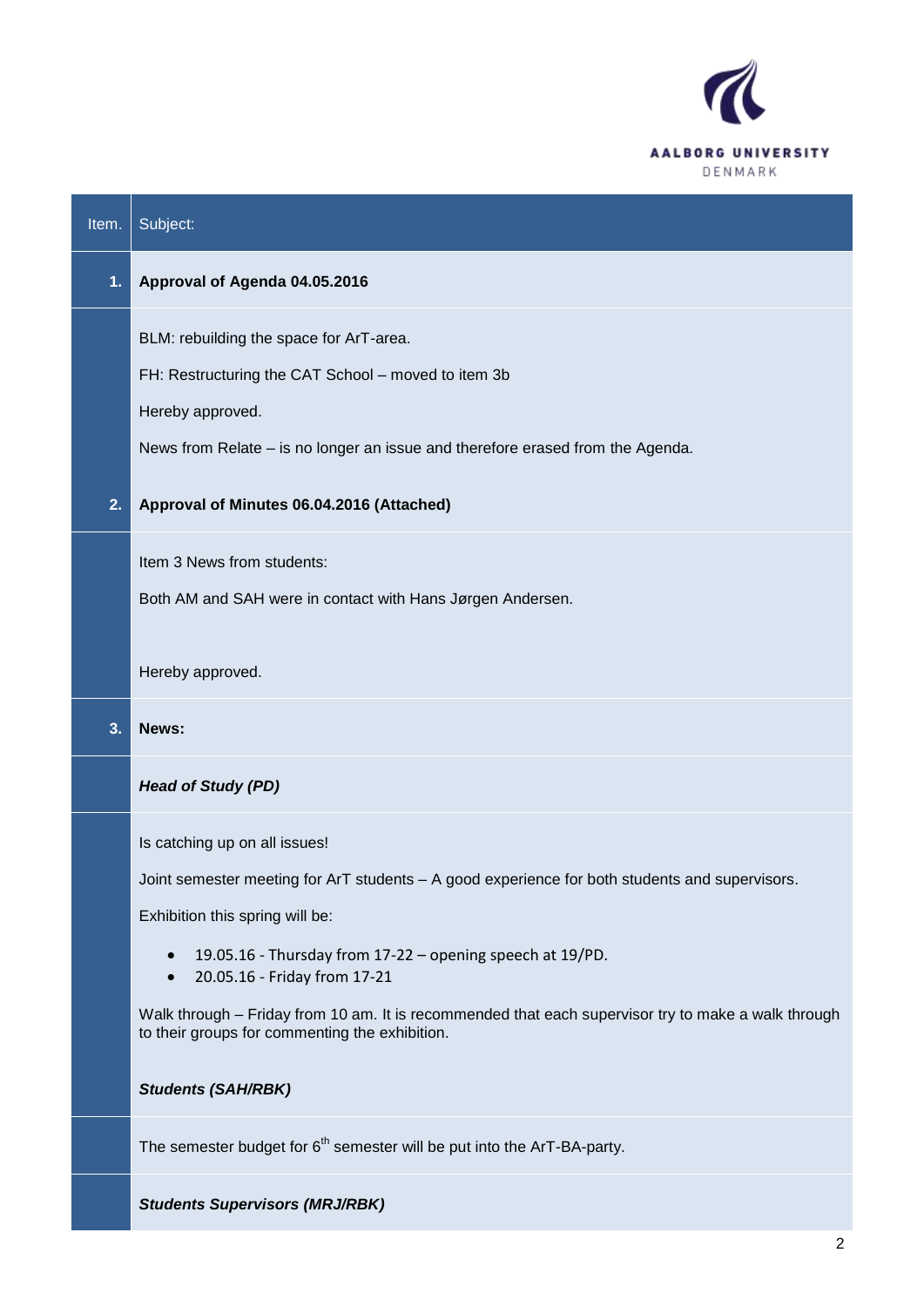

|      | Because of budget cut there is only 150 hours for next year. And 50 hours for RUS-coordinator. The<br>position will be mixed together i.e. there will still be 2 students supervisors as usually of 100 hours, but<br>with other tasks.<br>The vacant position will be announced in May from July 1, 2016 to June 31, 2017.                                                                                 |
|------|-------------------------------------------------------------------------------------------------------------------------------------------------------------------------------------------------------------------------------------------------------------------------------------------------------------------------------------------------------------------------------------------------------------|
|      | <b>CAT-School (FH/WRB)</b>                                                                                                                                                                                                                                                                                                                                                                                  |
|      | No news.                                                                                                                                                                                                                                                                                                                                                                                                    |
| 3.b. | <b>Restructuring the CAT School Study Boards (Attached)</b>                                                                                                                                                                                                                                                                                                                                                 |
|      | The CAT-school has send out an orientation about restructuring the CAT School Study Boards. KDM<br>and ArT Study Boards can send feed-back before May 31 to the CAT School.                                                                                                                                                                                                                                 |
|      | PD will work on an answer with ArT Study Board comments.                                                                                                                                                                                                                                                                                                                                                    |
|      | There was a discussion about how the representation in a new study board should be if the pro-<br>grammes are merged - the new Board and the Head of Study Board will have to deal with all the pro-<br>grammes and not a specific programme.                                                                                                                                                               |
|      | It was noted that it is necessary to create a knowledge group for ArT – and that PD have to contact the<br>department to ask for it – important that there is a forum where ArT- research and teaching can be<br>discussed before any decision comes for a study board. Gives the study an opportunity to secure the<br>specific issue about ArT and to give a larger research field. (Set it as leverage). |
|      | WRB – It has been a long time wish for ArT to get a master degree – that will be a possibility as two of<br>the programmes are MA. Beside this it could give the programme an opportunity to decide how to<br>share hours to be equal and by that easier to get acceptance from teachers to teach at ArT.                                                                                                   |
|      | PD will make the answer and send it to hearing in the board before sending to the CAT-school.                                                                                                                                                                                                                                                                                                               |
| 4.   | <b>Requisitions Fall 2016 (MS)</b>                                                                                                                                                                                                                                                                                                                                                                          |
|      | Details and practical was clarified. Final detail still needs to be settled.                                                                                                                                                                                                                                                                                                                                |
|      | PD and MS will still work on the final detail.                                                                                                                                                                                                                                                                                                                                                              |
| 5.   | Semester coordinators Fall 2016 - ArT1 (MS)                                                                                                                                                                                                                                                                                                                                                                 |
|      | Coordinator meeting - PD invites in week 20.                                                                                                                                                                                                                                                                                                                                                                |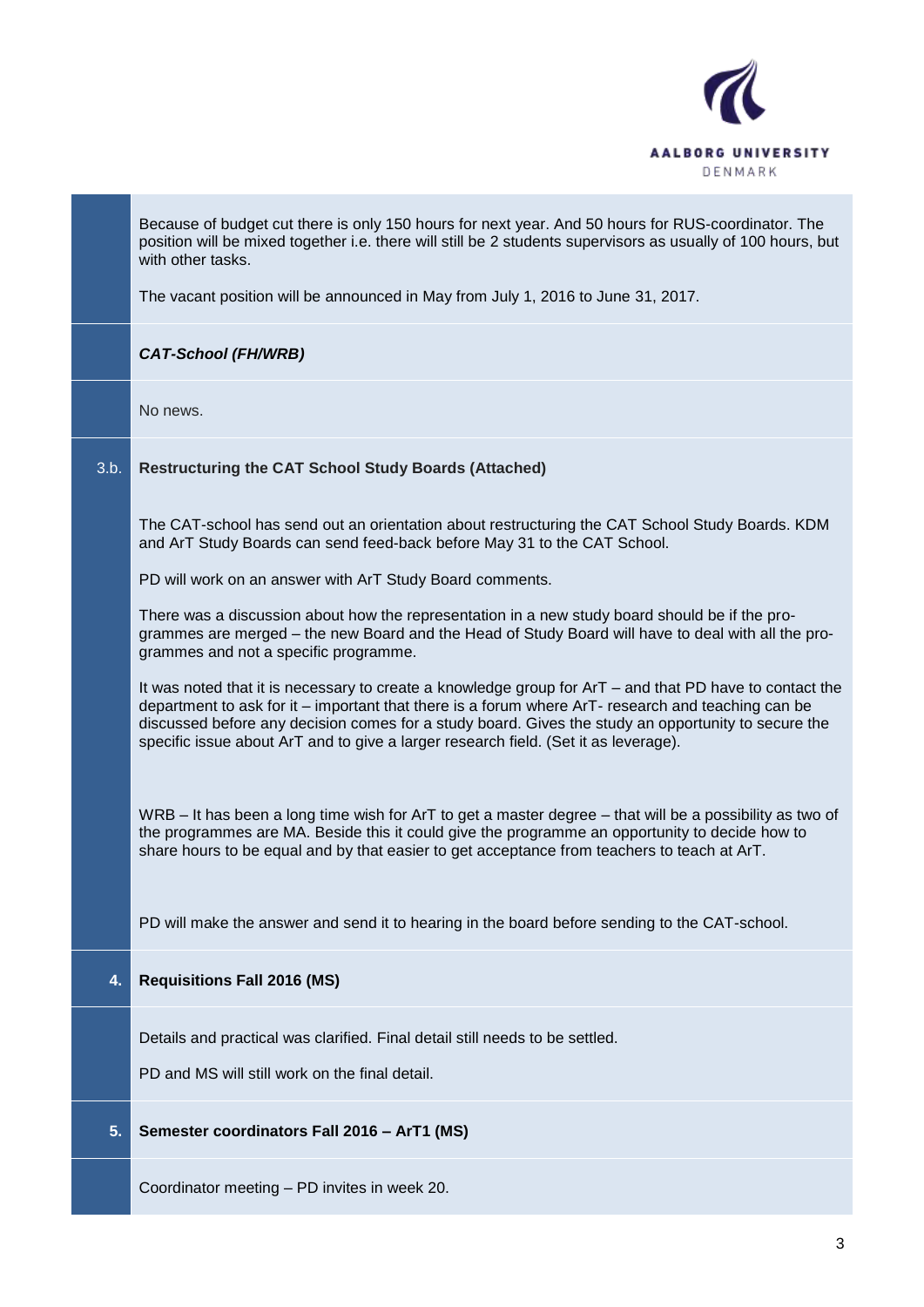

ArT1: Jakob Borrits Sabra

ArT3: Markus Löchtefeld/Ann Morrison

ArT5: Elizabeth Ann Jochum

## **6. Strategy and plan of action for ArT Study Board (attached).**

The plan was run through and settled for coming meeting.

*Re 1:Løbende diskussion og evt. specificering af evalueringskriterierne af de kunstneriske dimensioner og metoder inden for uddannelsens teknologiske og akademiske kontekst*

The teachers meeting in august is assigned for this item

*Re 2: Yderligere integrering af entrepreneurship og projekt formidling som del af ArT fagligheden i studieprogressionen*

Has been discussed at the latest SN meeting, there is perhaps a need to point out to the students when areas of entrepreneurship are being touched upon, as the students perhaps do not see all areas within the field as entrepreneurship and consequently feel that it is missing.

*Re 3: Styrket Lab-situation*

Continuing discussions at almost every Study Board Meeting

*Re 4: Styrket rekruttering af internationale studerende (40 % af optag)*

International students – an issue that needs to be worked with

There should be a plan for marketing fall 16 "teachers meeting in fall"

- Recruitment through the professional networks
- Use Ståle's network
- Assignment for the teachers meeting on the  $18<sup>th</sup>$  of August

*Re 5: Styrket Alumni netværk samt specificering af formål*

Alumni Network

Invitations are sent for  $6<sup>th</sup>$  semester

*Re 6: Styrket internationalt kunstneriske og akademisk uddannelsesnetværk*

ERASMUS agreements update

List to be produced where the students have gone since 2008 (AMN)

*RE 7: Under det gennemsnitlige frafald ift. AAU-HUM*

The Drop out seems to be very low again this year – the drop out is depending on the structure of the